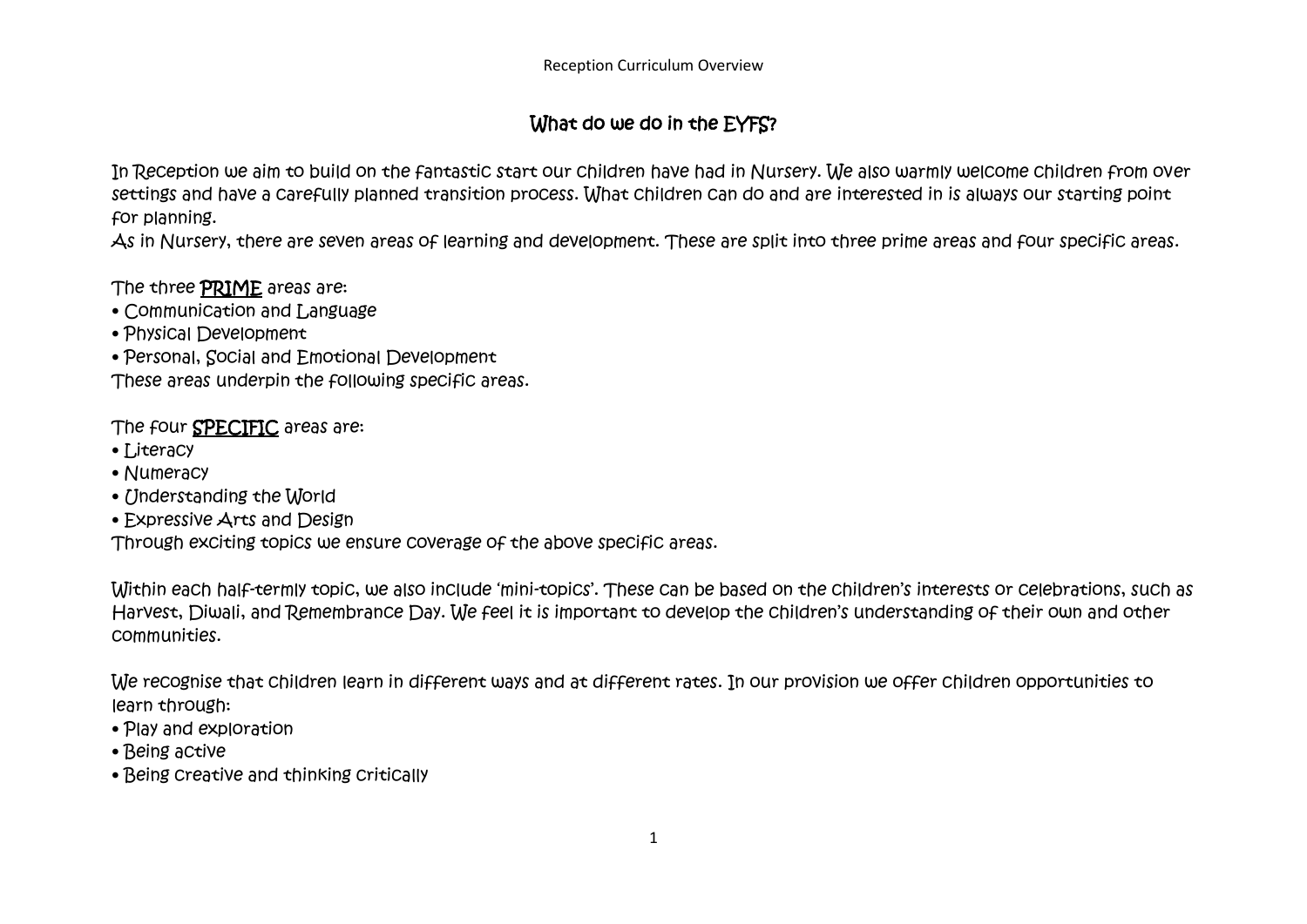In the on-coming academic year, our topics will be:

| Term                    | <b>Topic</b>                   | Curriculum Coverage                                                               |
|-------------------------|--------------------------------|-----------------------------------------------------------------------------------|
| Autumn 1                |                                | Prime Areas:                                                                      |
|                         | "What do I know about me?"     | * Maintains attention, concentrates and sits quietly during appropriate activity. |
| 8 weeks                 |                                | * Respond to instruction involving a two-part sequence.                           |
|                         | Mini-topics: Autumn/           | * Experiment with different ways of moving.                                       |
| $4th$ Sept –            | Harvest/Halloween              | * Negotiate space successfully when playing racing or chasing games.              |
| 25 <sup>th</sup>        |                                | * Begin to learn about letter formation.                                          |
| October                 | Visit to library               | * Eats a range of healthy foods.                                                  |
|                         |                                | * Describe themselves in positive terms.                                          |
|                         |                                | Specific Areas:                                                                   |
|                         |                                | * Hears and sounds the initial sound in words.                                    |
|                         | <b>Special Events: Harvest</b> | * Can sound out simple words to read and write.                                   |
|                         | Assembly                       | * Counts 3 or 4 objects.                                                          |
|                         |                                | * Recognise numerals 1-5 and above.                                               |
|                         |                                | * Selects a particular named shape.                                               |
|                         |                                | * Orders by length or height.                                                     |
|                         |                                | * Enjoy joining in with family customs and routines.                              |
|                         |                                | * Know that information can be retrieved from computers.                          |
|                         |                                | * Explore and describe the sounds of instruments.                                 |
|                         |                                | * Explore what happens when they mix colours.                                     |
|                         |                                | * Create simple representations of people and events.                             |
| Autumn 2                |                                | Prime Areas:                                                                      |
|                         | Twinkle, twinkle, little star, | * Extends vocabulary, learning and using new words.                               |
| 7 weeks                 | how I wonder what you          | * Follow and understand a more complex story.                                     |
|                         | are.'                          | * Travel with confidence in a variety of ways.                                    |
| $4th$ Nov –<br>20th Dec | (Space)                        | * Begins to form recognisable letters.                                            |
|                         |                                | * Shows some understanding of how to keep healthy.                                |
|                         | Mini-topics: Halloween         | * Confident to speak to others about interests and opinions.                      |
|                         | <b>Bonfire Night</b>           | Specific Areas:                                                                   |
|                         |                                | * Links sounds to letters, naming and sounding the letters of the alphabet.       |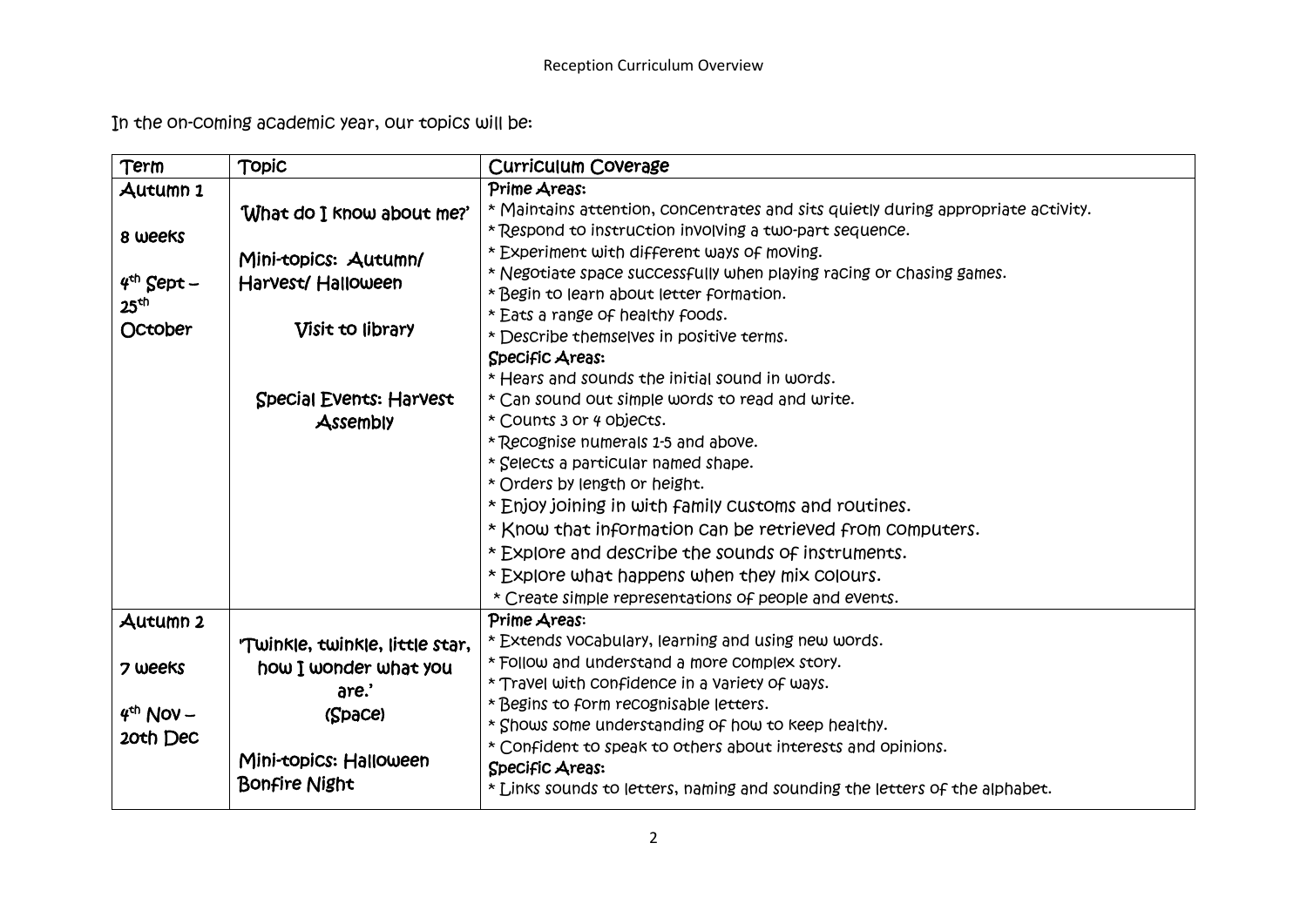|                | Diwali                                                                                         | * Begins to break the flow of speech into words.                                      |
|----------------|------------------------------------------------------------------------------------------------|---------------------------------------------------------------------------------------|
|                | Christmas / Winter                                                                             | * Counts objects to 10 and above.                                                     |
|                | Wonderland                                                                                     | * Selects the correct numeral to represent up to 10 objects.                          |
|                |                                                                                                | * Counts an irregular arrangement of up to 10 objects.                                |
|                |                                                                                                | * Uses the language 'more' and 'fewer' to compare two sets.                           |
|                | Special Events: Diwali (Oct                                                                    | * Begins to use mathematical names for shapes and describe these.                     |
|                | 27 <sup>h</sup> ), Halloween (Oct 31 <sup>st</sup> ),                                          | * Orders two items by weight or capacity.                                             |
|                | Bonfire Night (Nov 5 <sup>th</sup> ),<br>Remembrance Day (Nov<br>11 <sup>th</sup> ), Nativity. | * Looks closely at similarities and differences.                                      |
|                |                                                                                                | * Completes a simple program on a computer.                                           |
|                |                                                                                                | * Build a repertoire of songs and dances.                                             |
|                |                                                                                                | * Describes textures of items.                                                        |
|                |                                                                                                | * Understands that media can be combined to create new effects.                       |
|                |                                                                                                | * Initiates new combinations of movement to express ideas and feelings.               |
|                |                                                                                                |                                                                                       |
| Spring 1       | Who are the famous                                                                             | Prime Areas:                                                                          |
|                | Characters inside my                                                                           | * Use language to imagine and recreate roles and experiences.                         |
|                |                                                                                                | * Show increasing skill in using small apparatus, such as balls, bean bags and hoops. |
| 6 weeks        | books?'                                                                                        | * Manage own basic hygiene needs.                                                     |
|                |                                                                                                | * Say why they like some activities more than others.                                 |
| $6^n$ Jan – 15 | Mini-topics:, the Jolly                                                                        | Specific Areas:                                                                       |
| 4th Feb        | Postman, Where the Wild                                                                        | * Begins to read words and simple sentences                                           |
|                | things are, Room on the                                                                        | * Uses some identifiable letters to communicate meaning, representing some sounds in  |
|                | Broom, Billy Goats Gruff,                                                                      | sequence.                                                                             |
|                | the Gruffalo.                                                                                  | * Uses the language 'more' and 'fewer' to compare two sets.                           |
|                |                                                                                                | *Uses familiar objects and shapes to create patterns and build models.                |
|                | <b>Special Events: Pancake</b>                                                                 | * Finds the total number of items in two groups by counting all of them.              |
|                | Day, Valentines Day $-14th$                                                                    | * Talk about features of own environment.                                             |
|                | February; Chinese New                                                                          | *Recognise and use a range of technology-computers, ipads, programmable toys, etc.    |
|                | Year – 25h Jan–Year of the                                                                     | * Constructs with a purpose in mind, using a variety of resources.                    |
|                | Rat                                                                                            | * Uses simple tools and techniques competently.                                       |
|                |                                                                                                | *Chooses particular colours to use for a purpose.                                     |
| Spring 2       | <b>Superheroes</b>                                                                             | Prime Areas:                                                                          |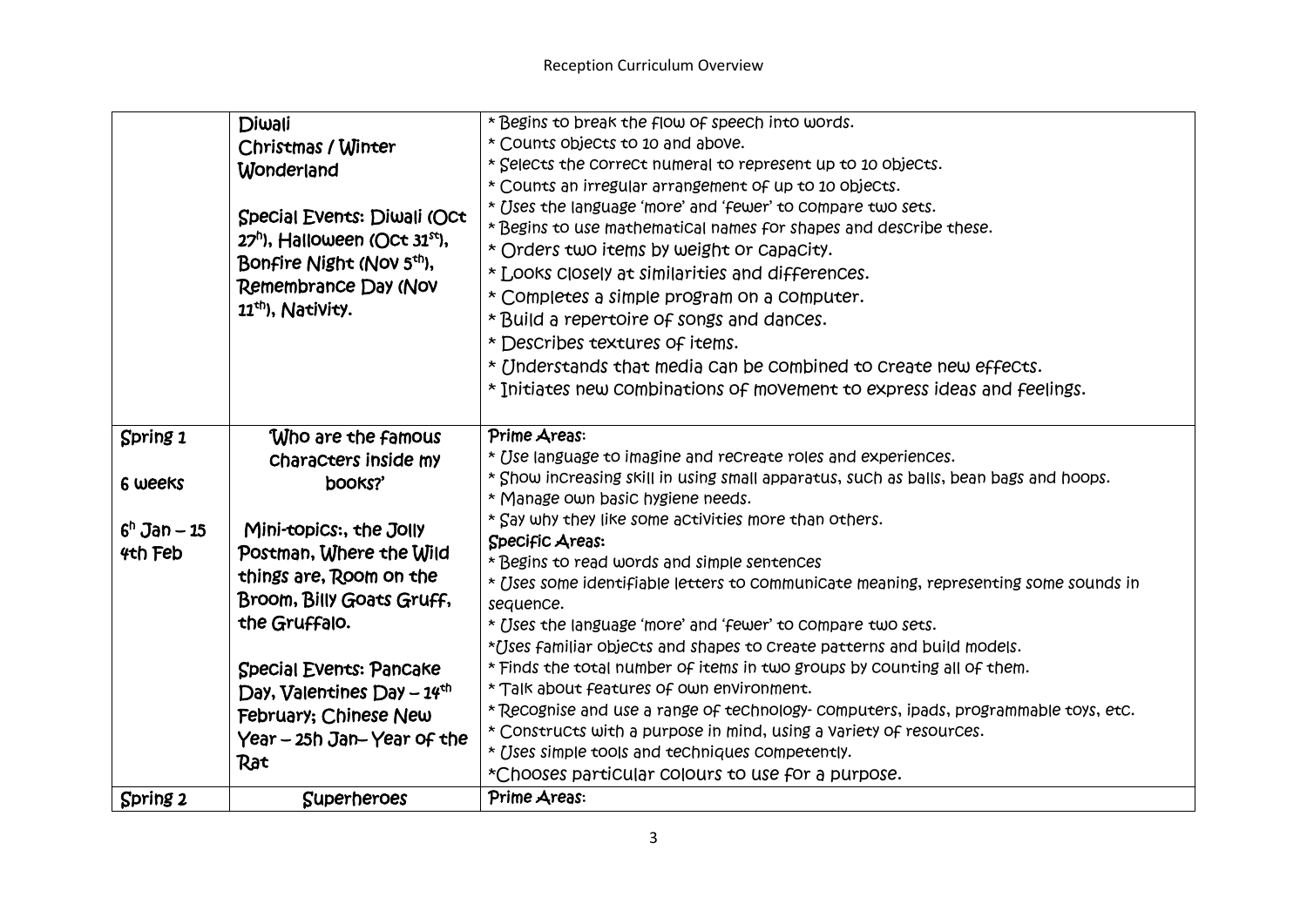| 6 weeks                     |                                  | * Listens and responds to ideas and thoughts expressed by others.                        |
|-----------------------------|----------------------------------|------------------------------------------------------------------------------------------|
|                             | <b>Special Events: Mothering</b> | * Uses talk to organise, sequence and clarify thinking, ideas and feelings.              |
| $24th$ Feb -3 <sup>rd</sup> | Sunday (31 <sup>st</sup> March)  | * Continue to practise letter formation.                                                 |
| April                       | Easter Egg competition           | Specific Areas:                                                                          |
|                             |                                  | * Uses vocabulary and forms of speech that are increasingly influenced by books.         |
|                             |                                  | * Writes own name and other things such as labels and captions.                          |
|                             |                                  | * Says the number that is one more than a given number.                                  |
|                             |                                  | * Finds one more or one fewer from a group of objects.                                   |
|                             |                                  | * [Jses everyday language related to time and measures short periods of time.            |
|                             |                                  | * Begins to use everyday language related to money.                                      |
|                             |                                  | * Select programs and technology for different purposes.                                 |
|                             |                                  | * Selects appropriate resources to make pictures and models.                             |
|                             |                                  | * Plays alongside other children who are engaged in the same theme.                      |
| Summer 1                    | Are all mini-beasts scary?       | Prime Areas:                                                                             |
|                             |                                  | *Listen to stories, anticipating events and responding to what they hear.                |
| 5 weeks                     | Mini-topics: Farm Visit:         | * Express themselves effectively.                                                        |
| $20th$ April –              | Growing: Life Cycles             | * Uses a pencil and holds it effectively to form recognisable letters, most of which are |
| 22 <sup>nd</sup> May        |                                  | COrreCtly formed.                                                                        |
|                             |                                  | * Understands the importance for good health of exercise and healthy diet.               |
|                             | <b>Special Events: Buy</b>       | * Confident to speak in a familiar group.                                                |
|                             | Caterpillars, Visit pond,        | * Form positive relationships with adults and children.                                  |
|                             |                                  | Specific Areas:                                                                          |
|                             | Visit from 'Meet the             | * Enjoys an increasing range of books.                                                   |
|                             | Minibeasts' mini beast           | * Know that information can be retrieved from books and computers.                       |
|                             | expert, butterflies?             | * Attempts to write short sentences.                                                     |
|                             |                                  | * Begins to use the vocabulary involved in adding and subtracting.                       |
|                             |                                  | * Records and explains work.                                                             |
|                             |                                  | * Count reliably with numbers 1-20.                                                      |
|                             |                                  | * Orders and sequences familiar events.                                                  |
|                             |                                  | * Compare characteristics of everyday shapes.                                            |
|                             |                                  | * Make observations of animals and plants.                                               |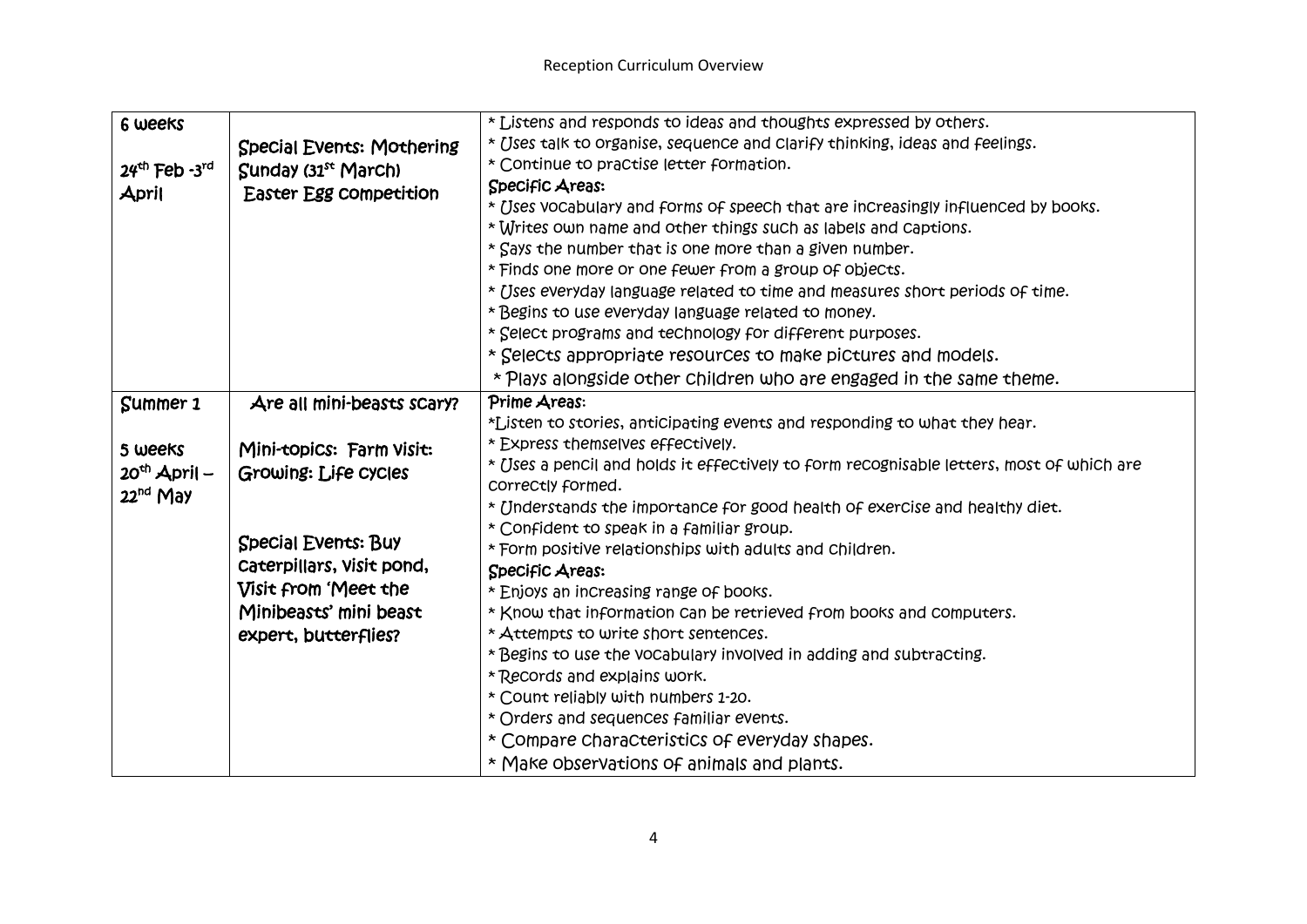|              |                            | * Learn that they can go to exciting places on-line on a computer, but they need to    |
|--------------|----------------------------|----------------------------------------------------------------------------------------|
|              |                            | remain safe by following certain rules.                                                |
|              |                            | * Sing songs, make music and dance, experimenting with ways of changing them.          |
|              |                            | * Plays co-operatively as part of a group to develop and act out stories.              |
| Summer 2     | What is under the sea?     | Prime Areas:                                                                           |
|              |                            | * Introduces a story line into their play.                                             |
| 7 weeks      |                            | * Give attention to what others have to say and respond appropriately.                 |
|              | Mini-topics: Water         | * Handle tools and equipment effectively, including pencils for writing.               |
| $1st$ June – | Summer fun!                | * Talk about ways to keep healthy and safe, including sun safety.                      |
| 21st July    | Let's keep fit!            | * Able to choose the activities they need for their chosen activities.                 |
|              |                            | * Play co-operatively, taking turns with others.                                       |
|              |                            | Specific Areas:                                                                        |
|              | Special Events: Sports Day | * Read and understand simple sentences.                                                |
|              |                            | * Use skills in phonics to read and write regular words and some irregular words.      |
|              |                            | * Write simple words that match their spoken sounds.                                   |
|              |                            | * Write simple sentences which can be read by themselves and others.                   |
|              |                            | * Place numbers in order to 20 and above and say which number is one more or one fewer |
|              |                            | than a given number.                                                                   |
|              |                            | * Talk about size, weight, capacity and time.                                          |
|              |                            | * Recognise, create and describe patterns.                                             |
|              |                            | * Talk about patterns and change.                                                      |
|              |                            | * Use a variety of tools, materials and techniques to model.                           |
|              |                            | *Represent own ideas and feelings through art, music, dance and role play.             |

\* Please note that children learn at different rates and some will achieve these learning objectives before others.

\* Many of the objectives are on-going as children need to practise these in a wide range of activities to secure their understanding.